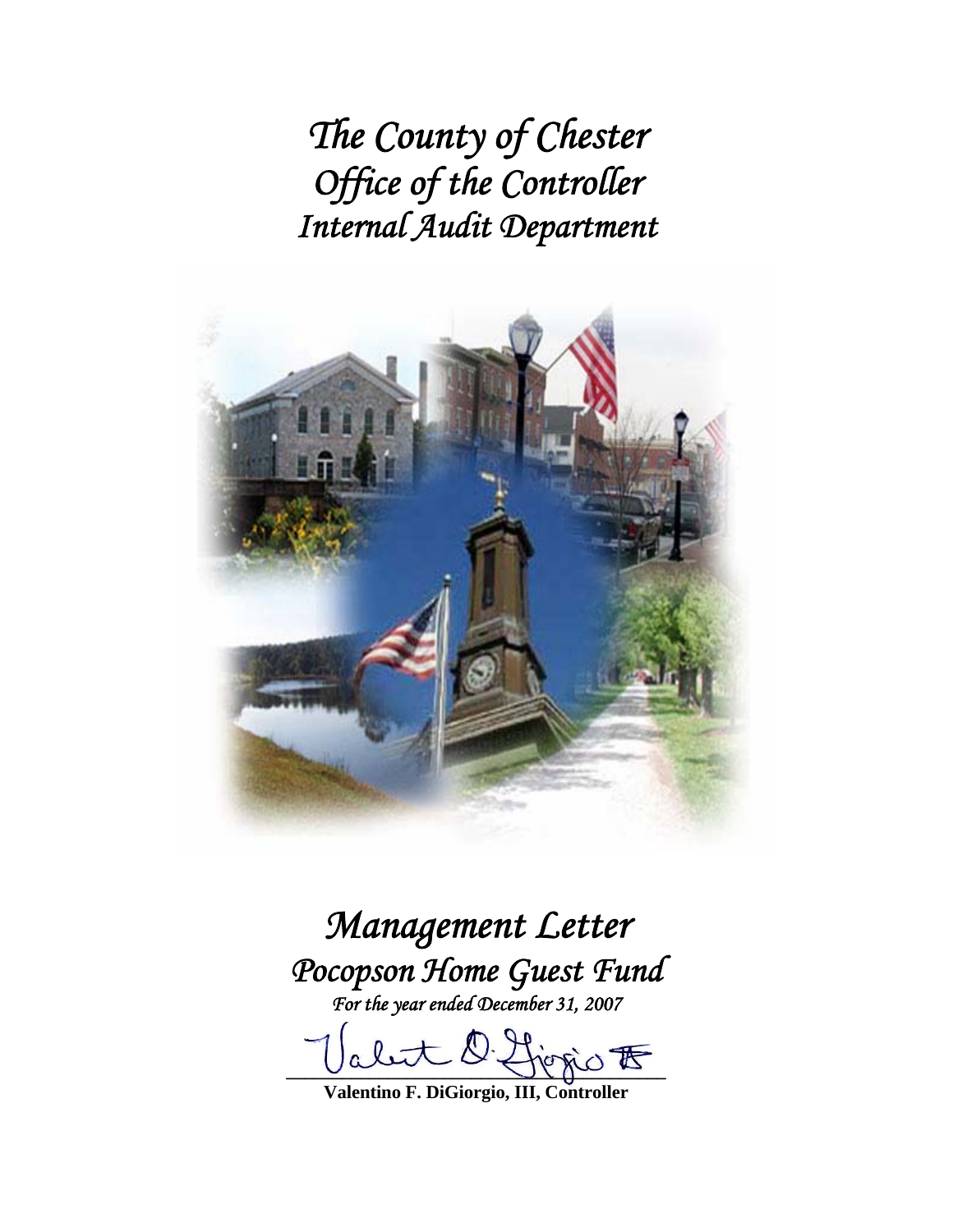# **To: Tom Mancill, Fiscal Coordinator Pocopson Home**

# *Introduction*

On April XX, 2008, Internal Audit completed an audit of the *Pocopson Home Guest Fund (Fund)* for the year ended December 31, 2007. Gretchen W. Sohn, CIA, was the auditor-incharge and was assisted by one additional auditor. Internal Audit is required by County Code to review county offices annually to ensure compliance with policies and procedures and to assess their overall internal control structure. The scope of our audit included a review of the following:

- Cash and Petty Cash
- Cash Receipts
- Cash Disbursements
- Voided Transactions
- Overall Compliance.

# *Executive Summary*

The management and staff of the Pocopson Home are, in all material respects, in compliance with Federal and Commonwealth regulations applicable to the maintenance of the *Fund*. The audit disclosed no procedural or internal control weaknesses.

The management and staff of the Pocopson Home should be commended for their dedication to excellence. The Internal Audit Department offers its compliments to an extremely knowledgeable and well-trained staff.

We would like to thank the fiscal coordinator and accounting staff for their cooperation and assistance during the course of this audit.

Please feel free to contact our office at (610) 344-6797 should you have any questions or concerns.